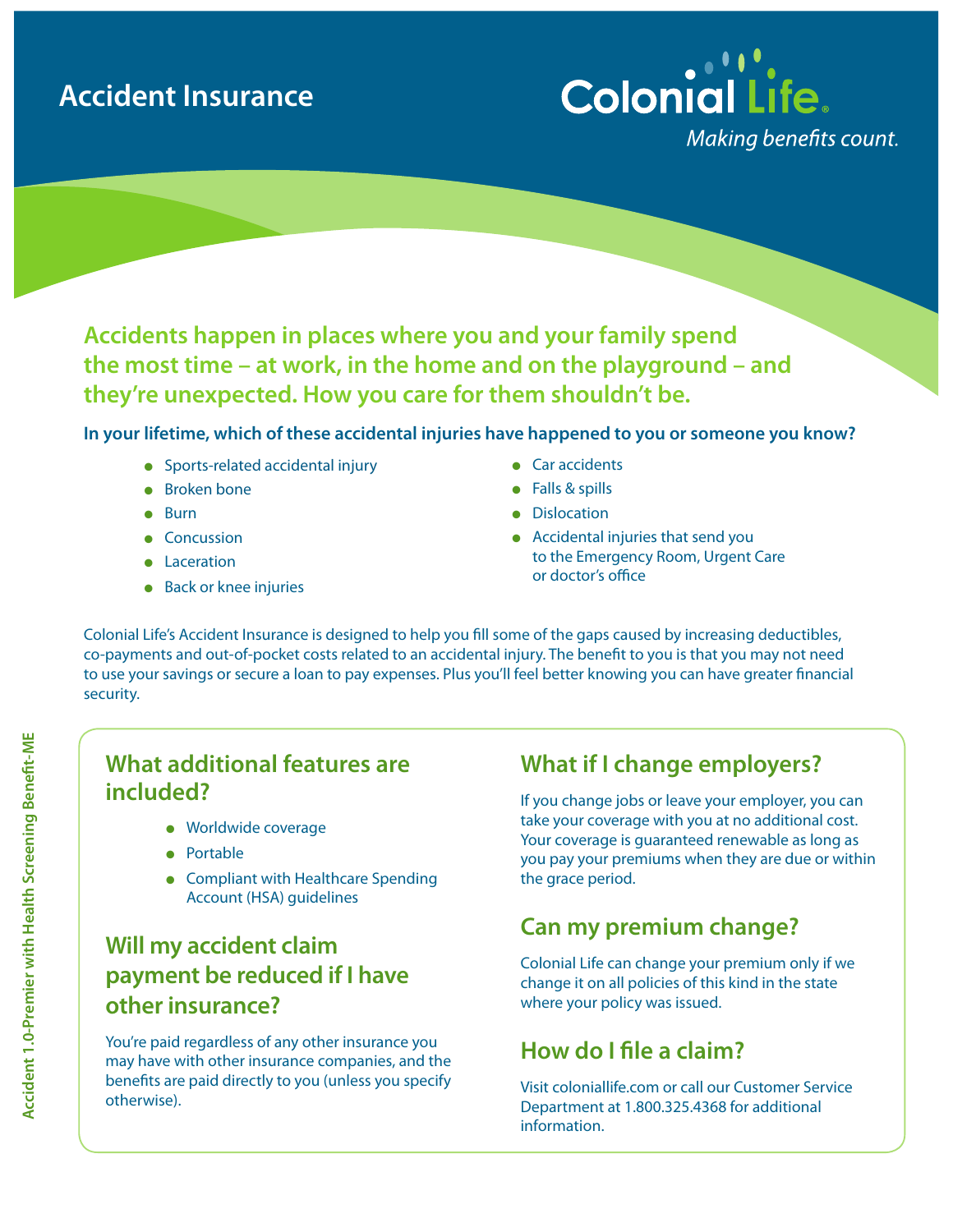## **Benefits listed are for each covered person per covered accident unless otherwise specified. Initial Care**

- <sup>l</sup> Accident Emergency Treatment........... \$125 <sup>l</sup> Ambulance .......................................\$200
- <sup>l</sup> X-ray Benefit.................................................. \$40 <sup>l</sup> Air Ambulance............................. \$2,000
- -

## **Common Accidental Injuries**

| <b>Dislocations (Separated Joint)</b>                | <b>Non-Surgical</b> | <b>Surgical</b> |
|------------------------------------------------------|---------------------|-----------------|
| <b>Hip</b>                                           | \$2,400             | \$4,800         |
| Knee (except patella)                                | \$1,200             | \$2,400         |
| Ankle - Bone or Bones of the Foot (other than Toes)  | \$960               | \$1,920         |
| Collarbone (Sternoclavicular)                        | \$600               | \$1,200         |
| Lower Jaw, Shoulder, Elbow, Wrist                    | \$360               | \$720           |
| Bone or Bones of the Hand                            | \$360               | \$720           |
| <b>Collarbone (Acromioclavicular and Separation)</b> | \$120               | \$240           |
| One Toe or Finger                                    | \$120               | \$240           |
|                                                      |                     |                 |
| <b>Fractures</b>                                     | <b>Non-Surgical</b> | <b>Surgical</b> |
| <b>Depressed Skull</b>                               | \$3,000             | \$6,000         |
| <b>Non-Depressed Skull</b>                           | \$1,200             | \$2,400         |
| Hip, Thigh                                           | \$1,800             | \$3,600         |
| Body of Vertebrae, Pelvis, Leg                       | \$900               | \$1,800         |
| Bones of Face or Nose (except mandible or maxilla)   | \$420               | \$840           |
| <b>Upper Jaw, Maxilla</b>                            | \$420               | \$840           |
| Upper Arm between Elbow and Shoulder                 | \$420               | \$840           |
| Lower Jaw, Mandible, Kneecap, Ankle, Foot            | \$360               | \$720           |
| Shoulder Blade, Collarbone, Vertebral Process        | \$360               | \$720           |
| Forearm, Wrist, Hand                                 | \$360               | \$720           |
| <b>Rib</b>                                           | \$300               | \$600           |
| Coccyx                                               | \$240               | \$480           |
| Finger, Toe                                          | \$120               | \$240           |

Your Colonial Life policy also provides benefits for the following injuries received as a result of a covered accident.

### **Requires Surgery**

#### **Surgical Care**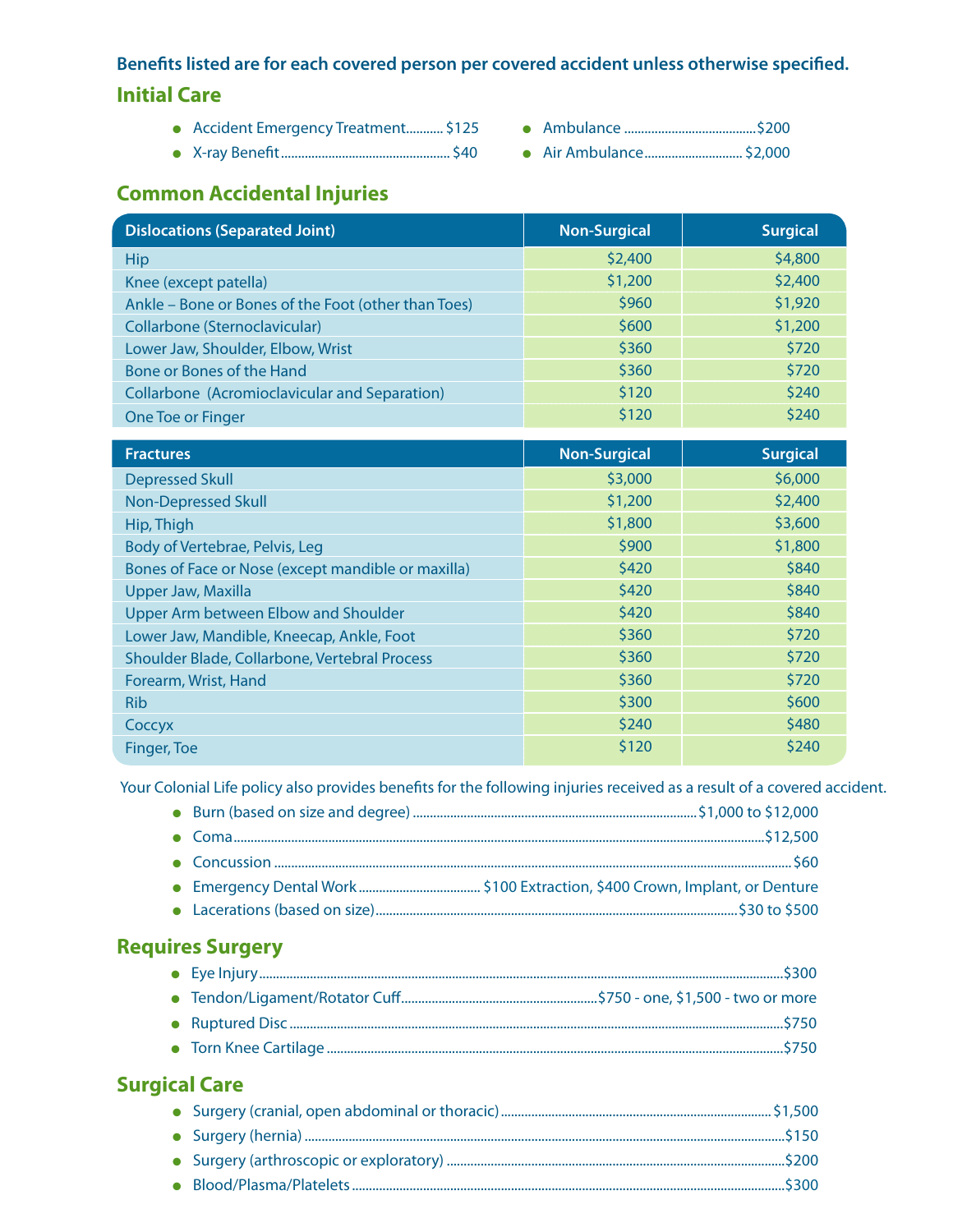#### **Transportation/Lodging Assistance**

If injured, covered person must travel more than 50 miles from residence to receive special treatment and confinement in a hospital.

|  | a hotel/motel lodging costs |
|--|-----------------------------|

#### **Accident Hospital Care**

| * We will pay either the Hospital Admission or Hospital Intensive Care Unit (ICU) Admission, but not both. |  |
|------------------------------------------------------------------------------------------------------------|--|
|                                                                                                            |  |
|                                                                                                            |  |

#### **Accident Follow-Up Care**

|  | (limit 1 per covered accident and 1 per calendar year)                 |
|--|------------------------------------------------------------------------|
|  |                                                                        |
|  |                                                                        |
|  |                                                                        |
|  | and 30 days per calendar year.<br>Maximum of 30 days per calendar year |
|  |                                                                        |

#### **Accidental Dismemberment**

| • Loss or Loss of Use of Hand/Foot/Sight of Eye \$7,500 – one, \$15,000 – two or more |  |
|---------------------------------------------------------------------------------------|--|

#### **Catastrophic Accident**

For severe injuries that result in the total and irrecoverable:

- Loss of one hand and one foot **last of the sight of both eyes**
- Loss of both hands or both feet **last contained by Loss of the hearing of both ears**
- -
- Loss or loss of use of one arm and one leg or <br>• Loss of the ability to speak
- Loss or loss of use of both arms or both legs
- 
- 
- 
- Named Insured................. \$25,000 Spouse...............\$25,000 Child(ren)..........\$12,500

365-day elimination period. Amounts reduced for covered persons age 65 and over. Payable once per lifetime for each covered person.

#### **Accidental Death**

|               | <b>Accidental Death</b> | <b>Common Carrier</b> |
|---------------|-------------------------|-----------------------|
| Named Insured | \$50,000                | \$200,000             |
| Spouse        | \$50,000                | \$200,000             |
| Child(ren)    | \$10,000                | \$40,000              |